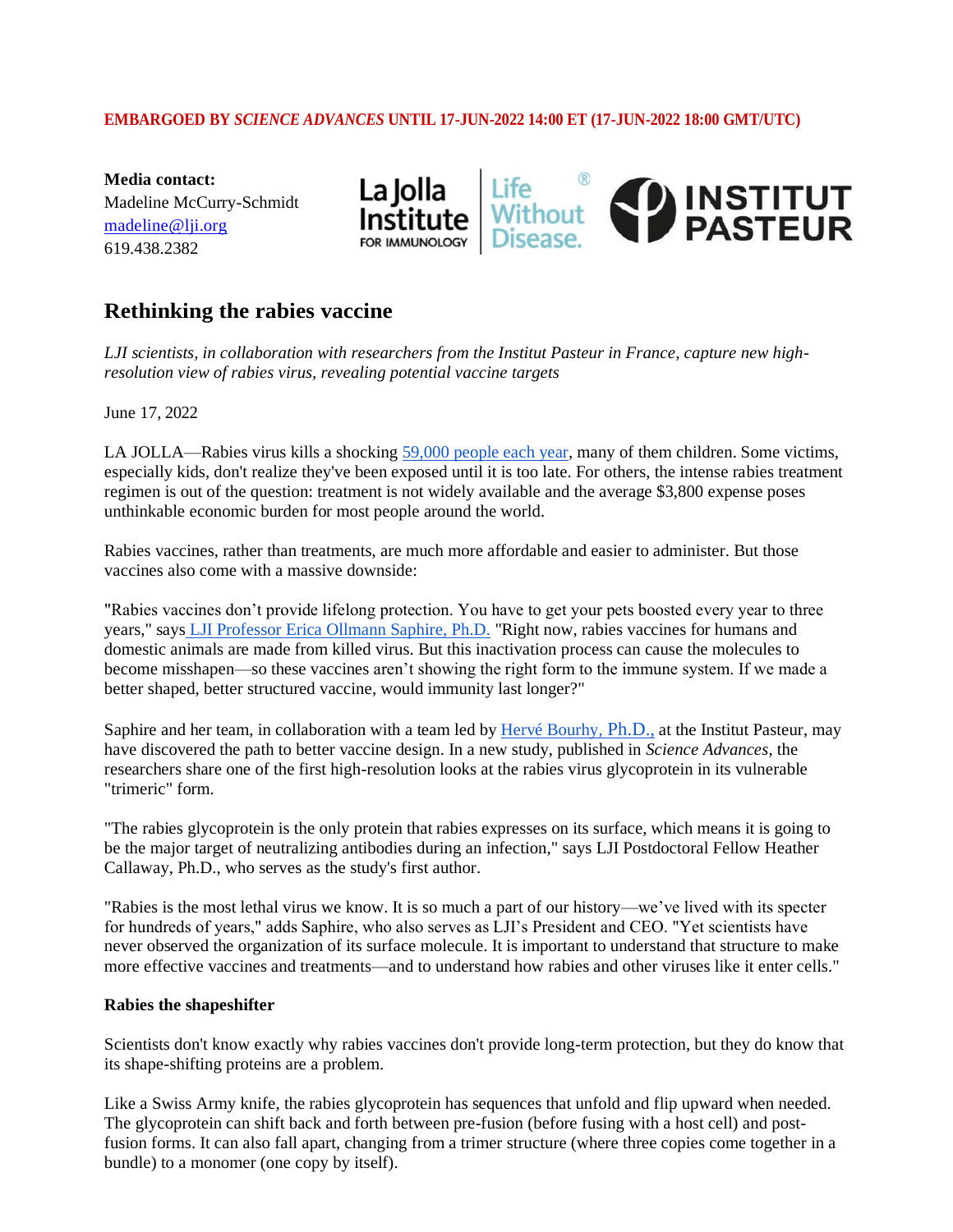This shapeshifting gives rabies a kind of invisibility cloak. Human antibodies are built to recognize a single site on a protein. They can't follow along when a protein transforms to hide or move those sites.

The new study gives scientists a critical picture of the correct glycoprotein form to target for antibody protection.

### **Capturing the glycoprotein at last**

Over the course of three years, Callaway worked to stabilize and freeze the rabies glycoprotein in its trimeric form. This "pre-fusion" form is the shape the glycoprotein takes before it infects human cells.

Callaway paired the glycoprotein with a human antibody, which helped her pinpoint one site where the viral structure is vulnerable to antibody attacks. The researchers then captured a 3D image of the glycoprotein using cutting-edge cryo-electron microscope equipment at LJI.

The new 3D structure highlights several key features researchers hadn't seen before. Importantly, the structure shows two key pieces of the virus structure, called the fusion peptides, the way they appear in real life. These two sequences link the bottom of the glycoprotein to the viral membrane, but project into the target cell during infection. It is very hard to get a stable image of these sequences. In fact, other rabies researchers have had to cut them off to try to get images of the glycoprotein.

Callaway solved this problem by capturing the rabies glycoprotein in detergent molecules. "That let us see how the fusion sequences are attached before they snap upward during infection," says Saphire.



*Scientists from La Jolla Institute for Immunology and the Institut Pasteur have shed light on the structure of the rabies virus glycoprotein, seen here (Image courtesy Heather Callaway, Ph.D., LJI)*

Now that scientists have a clear view of this viral structure, they can better design vaccines that tell the body how to make antibodies to target the virus.

"Instead of being exposed to four-plus different protein shapes, your immune system should really just see one—the right one," says Callaway. "This could lead to a better vaccine."

## **Preventing a family of viruses**

Saphire hopes stronger, broader immunity could help people in regular contact with animals, such as veterinarians and wildlife workers, as well as the billions of people who may accidentally come in contact with a rabid animal. Rabies is endemic across every continent except Antarctica and infects numerous species including dogs, racoons, bats, and skunks.

This new work may also open the door to a vaccine to protect against the whole lyssavirus genus, which includes rabies and similar viruses that can spread between humans and other mammals.